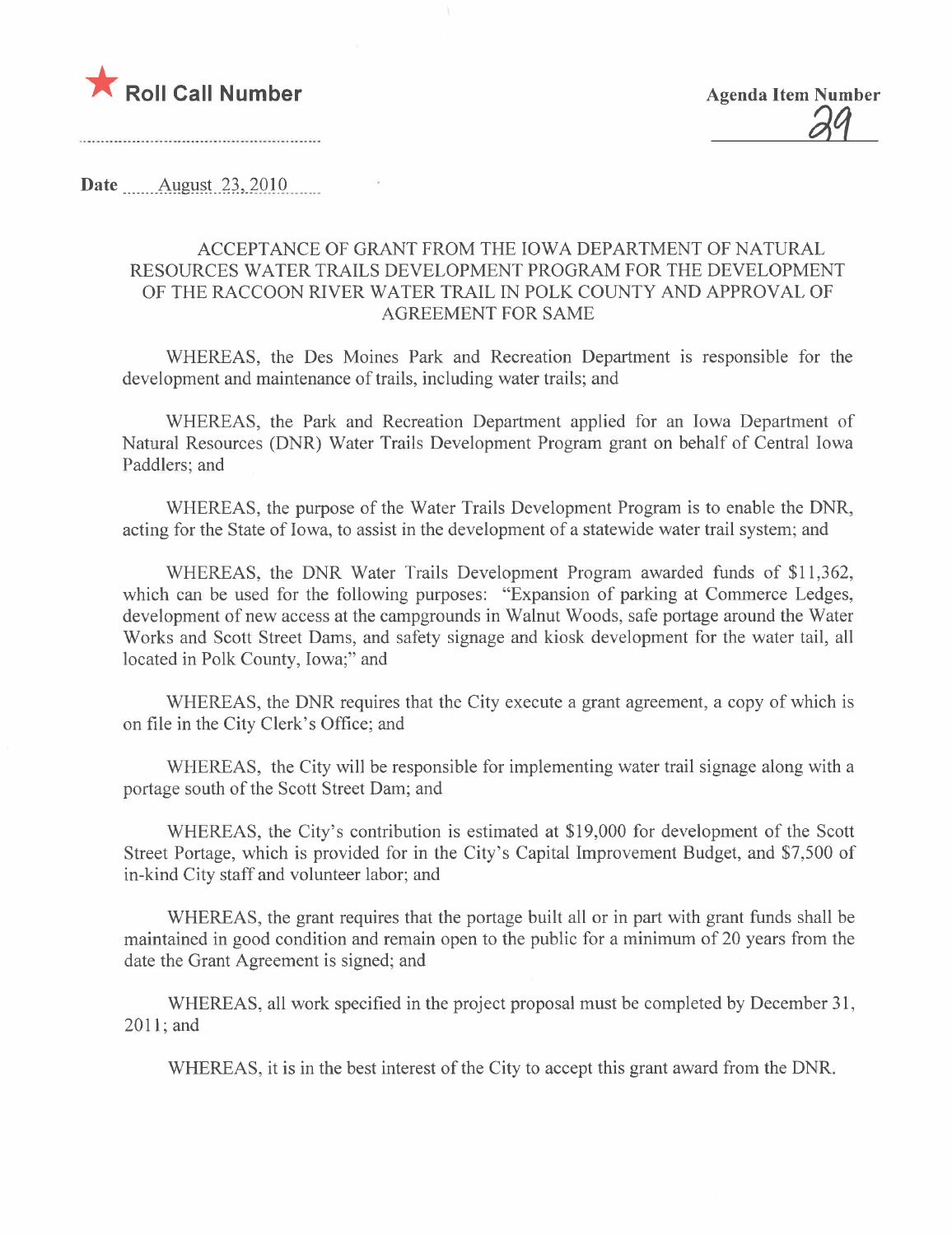

 $\frac{24}{3}$ 

Date \_\_\_\_\_\_ August 23, 2010

NOW, THEREFORE, BE IT RESOVLED, that the City Council of the City of Des Moines, Iowa hereby approves the acceptance of the DNR Water Trails Development Program grant award and the grant agreement, a copy of which is on file in the City Clerk's Office, and the Mayor is hereby authorized and directed to sign said agreement for the development of the Raccoon River Water Trail in Polk County on behalf of the City and the City Clerk is directed to attest to his signature if required by the DNR.

(Council Communication No. 10- $528$ )

Moved by \_\_\_\_\_\_\_\_\_\_\_\_\_\_ to adopt.

Approved As To Form:

nn au Donald Ann DiDonato Assistant City Attorney

| <b>COUNCIL ACTION</b> | <b>YEAS</b> | <b>NAYS</b> | <b>PASS</b> | <b>ABSENT</b>   | <b>CERTIFICATE</b><br>I, DIANE RAUH, City Clerk of said City hereby<br>certify that at a meeting of the City Council of<br>said City of Des Moines, held on the above date,<br>among other proceedings the above was adopted.<br>IN WITNESS WHEREOF, I have hereunto set my<br>hand and affixed my seal the day and year first<br>above written. |
|-----------------------|-------------|-------------|-------------|-----------------|--------------------------------------------------------------------------------------------------------------------------------------------------------------------------------------------------------------------------------------------------------------------------------------------------------------------------------------------------|
| <b>COWNIE</b>         |             |             |             |                 |                                                                                                                                                                                                                                                                                                                                                  |
| <b>COLEMAN</b>        |             |             |             |                 |                                                                                                                                                                                                                                                                                                                                                  |
| <b>GRIESS</b>         |             |             |             |                 |                                                                                                                                                                                                                                                                                                                                                  |
| <b>HENSLEY</b>        |             |             |             |                 |                                                                                                                                                                                                                                                                                                                                                  |
| <b>MAHAFFEY</b>       |             |             |             |                 |                                                                                                                                                                                                                                                                                                                                                  |
| <b>MEYER</b>          |             |             |             |                 |                                                                                                                                                                                                                                                                                                                                                  |
| <b>MOORE</b>          |             |             |             |                 |                                                                                                                                                                                                                                                                                                                                                  |
| <b>TOTAL</b>          |             |             |             |                 |                                                                                                                                                                                                                                                                                                                                                  |
| <b>MOTION CARRIED</b> |             |             |             | <b>APPROVED</b> |                                                                                                                                                                                                                                                                                                                                                  |
|                       |             |             |             |                 |                                                                                                                                                                                                                                                                                                                                                  |
|                       |             |             |             |                 |                                                                                                                                                                                                                                                                                                                                                  |
| Mayor                 |             |             |             |                 | <b>City Clerk</b>                                                                                                                                                                                                                                                                                                                                |
|                       |             |             |             |                 |                                                                                                                                                                                                                                                                                                                                                  |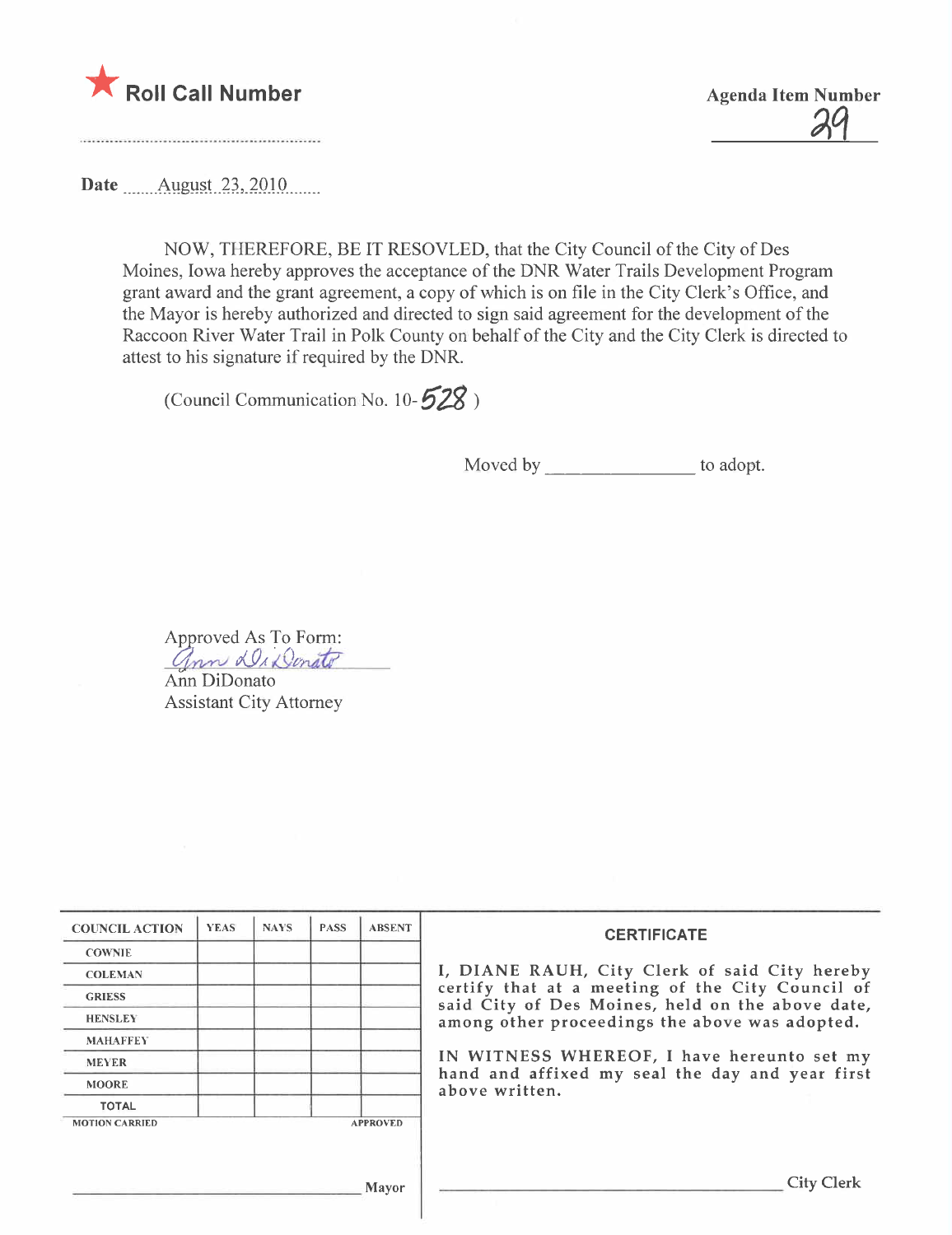

**DES MOINES WATER WORKS Board of Water Works Trustees** L.D. McMullen, Ph.D., P.E., CEO and General Manager

2201 George Flogg Parkway . Des Moines, Iowa 50321-1190 . (515) 283-8755 . www.dr.nww.com

January 23, 2009

Mr. Richard Brown City of Des Moines Parks & Recreation 405 SE 20<sup>th</sup> St Des Moines, IA 50317

Subject: Raccoon River Water Trail

Dear Mr. Brown:

Des Moines Water Works fully supports the Raccoon River Water Trail project in Polk County. This project dovetails nicely with the dam safety project we are currently working on. Adequate signage and a portage at Fleur Drive and Scott Avenue will offer safe passage of the Raccoon River through the Des Moines Metropolitan Area-a section of river heretofore off limits because of the dams.

In addition to making the river a safer place to recreate, this water trail project will add to one's appreciation of the area through the use of interpretive kiosks and a brochure. These added amenities will surely encourage greater use of this natural resource and help to enhance trail users' experience.

As a partner in this project, we commit to maintaining all posts, signage, and the portage trail on Des Moines Water Works property. In addition, we will commit \$7,000-half the cost of the portage trail at Fleur Drive (the original material cost for the overall dam safety project was underestimated in a previous grant request).

Sincerely,

Ł.

Raymond K. McCleary, P.E. Engineer  $(515)$  323-6210

 $rm<sub>n</sub>$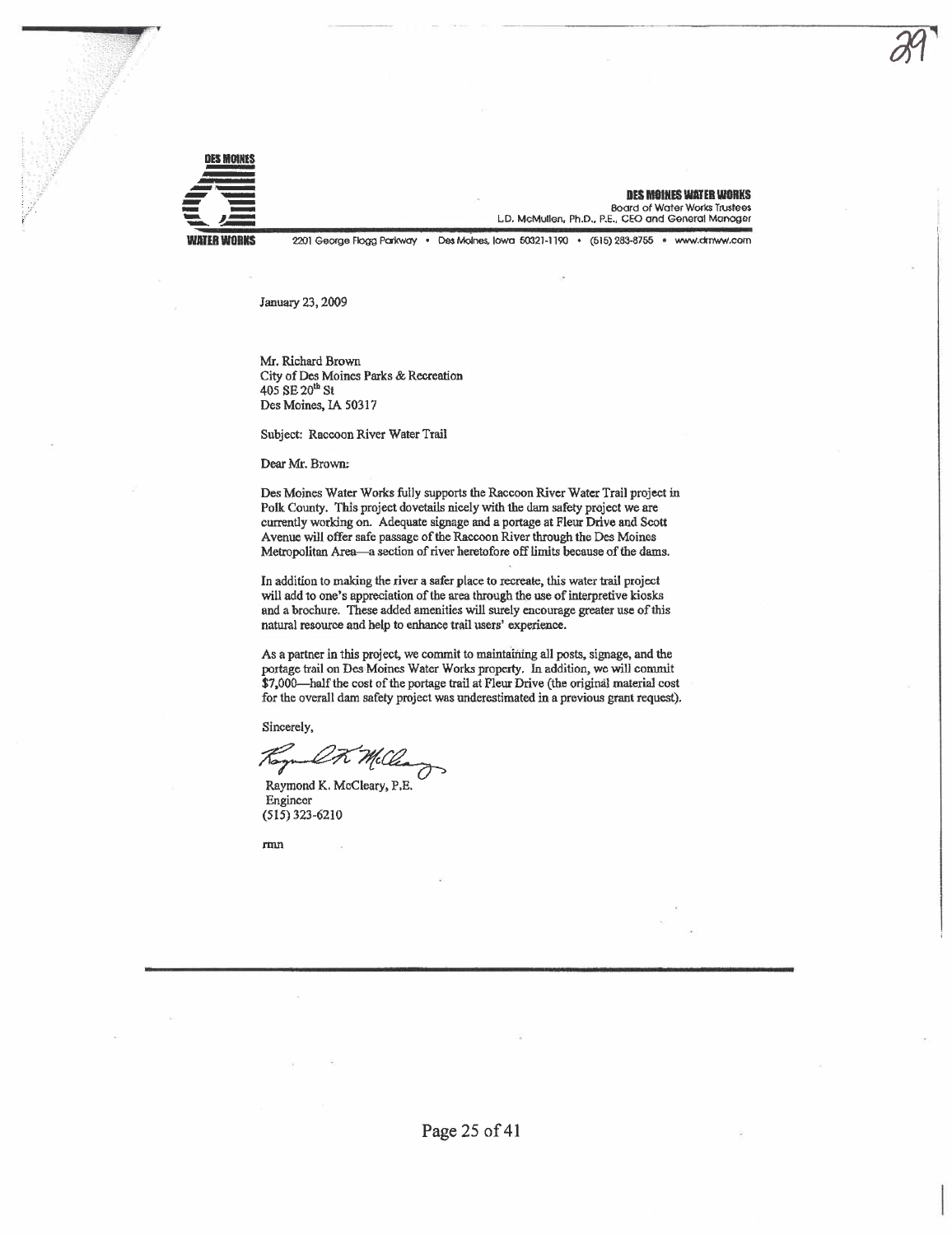# Addendum to IDNR Grant Agreement Water Trails Development Program WTDP Grant #10-06

 $\mathbb{C}^{\mathsf{v}}$ 

The Iowa Department of Natural Resources, Des Moines Water Works, and City of Des Moines will be responsible for implementation and maintenance of the following elements, which are all within their respective boundaries, of the Raccoon River Water Trail:

#### IDNR: Walnut Woods State Park

- . Commerce Ledges access/parking
- . water-based landing for canoe-in campers
- . road way-finding signage
- . access number/signage
- 1 interpretive kiosk

## Des Moines Water Works

- . dam portage
- . portage signage adapted for a state-designated water trail route
- . signage indication that the route ahead is designated as a "Challenge" route
- . road way-finding signage
- . access number/signage
- 1 interpretive kiosk

## City of Des Moines

- . landing & portage route around Scott Street Dam
- . portage signage adapted for a state-designated water trail route
- 4 interpretive kiosks
- . water trail brochure including the entirety of the Raccoon River Water Trail within Polk County